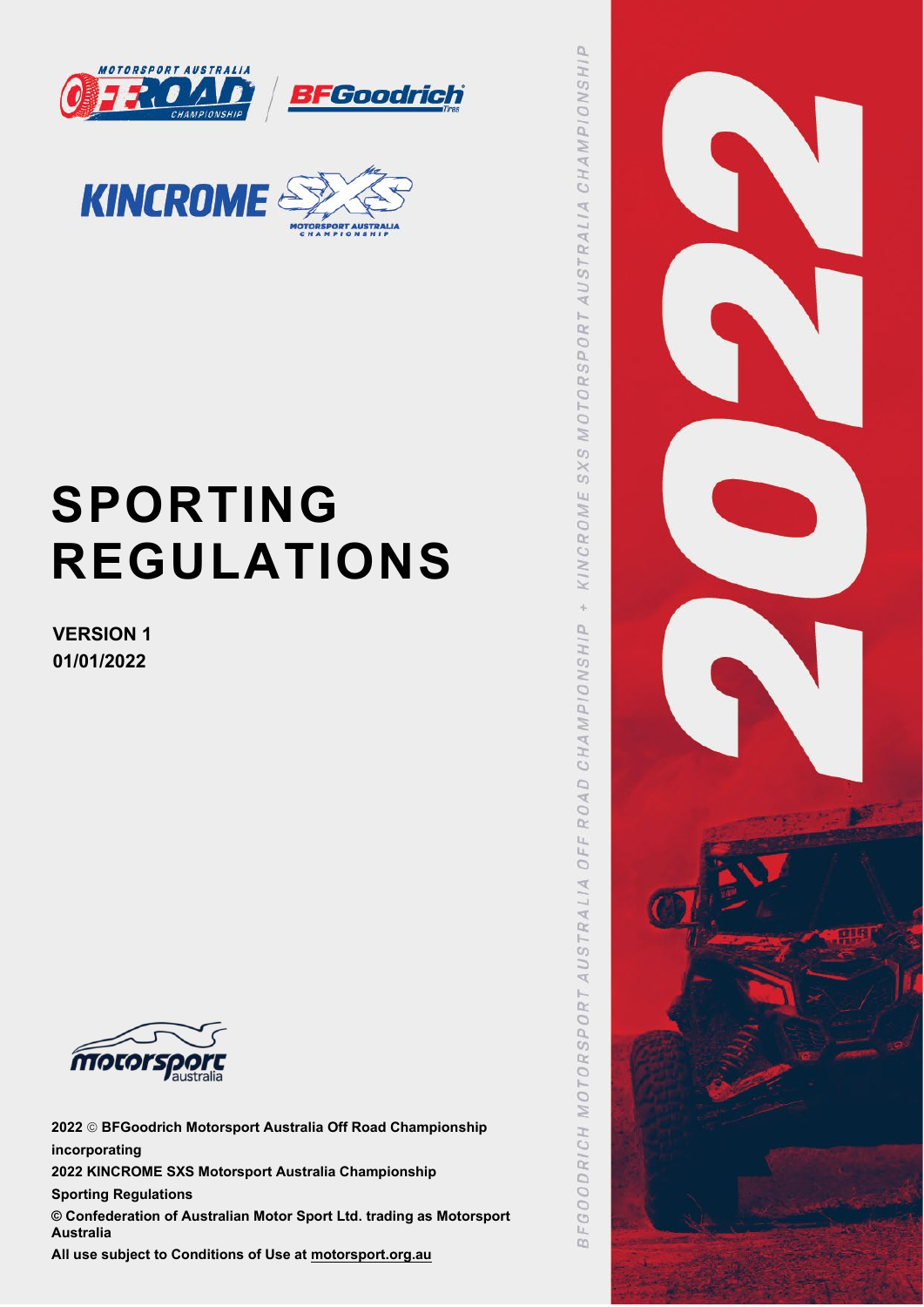



### **BFGoodrich Motorsport Australia Off Road Championship KINCROME SXS Motorsport Australia Championship**

| 1.  |      |  |
|-----|------|--|
| 2.  |      |  |
| 3.  |      |  |
| 4.  |      |  |
| 5.  |      |  |
|     | 5.1  |  |
|     | 5.2  |  |
|     | 5.3  |  |
|     | 5.4  |  |
|     | 5.5  |  |
|     | 5.6  |  |
|     | 5.7  |  |
|     | 5.8  |  |
|     | 5.9  |  |
|     | 5.10 |  |
|     | 5.11 |  |
|     | 5.12 |  |
|     | 5.13 |  |
| 6.  |      |  |
| 7.  |      |  |
| 8.  |      |  |
| 9.  |      |  |
| 10. |      |  |
| 11. |      |  |
| 12. |      |  |
| 13. |      |  |
| 14. |      |  |
| 15. |      |  |
|     | 15.1 |  |
|     | 15.2 |  |
|     | 15.3 |  |
|     | 15.4 |  |
|     | 15.5 |  |
|     | 15.6 |  |
|     | 15.7 |  |
| 16. |      |  |
| 17. |      |  |
| 18. |      |  |
| 19. |      |  |
| 20. |      |  |
| 21. |      |  |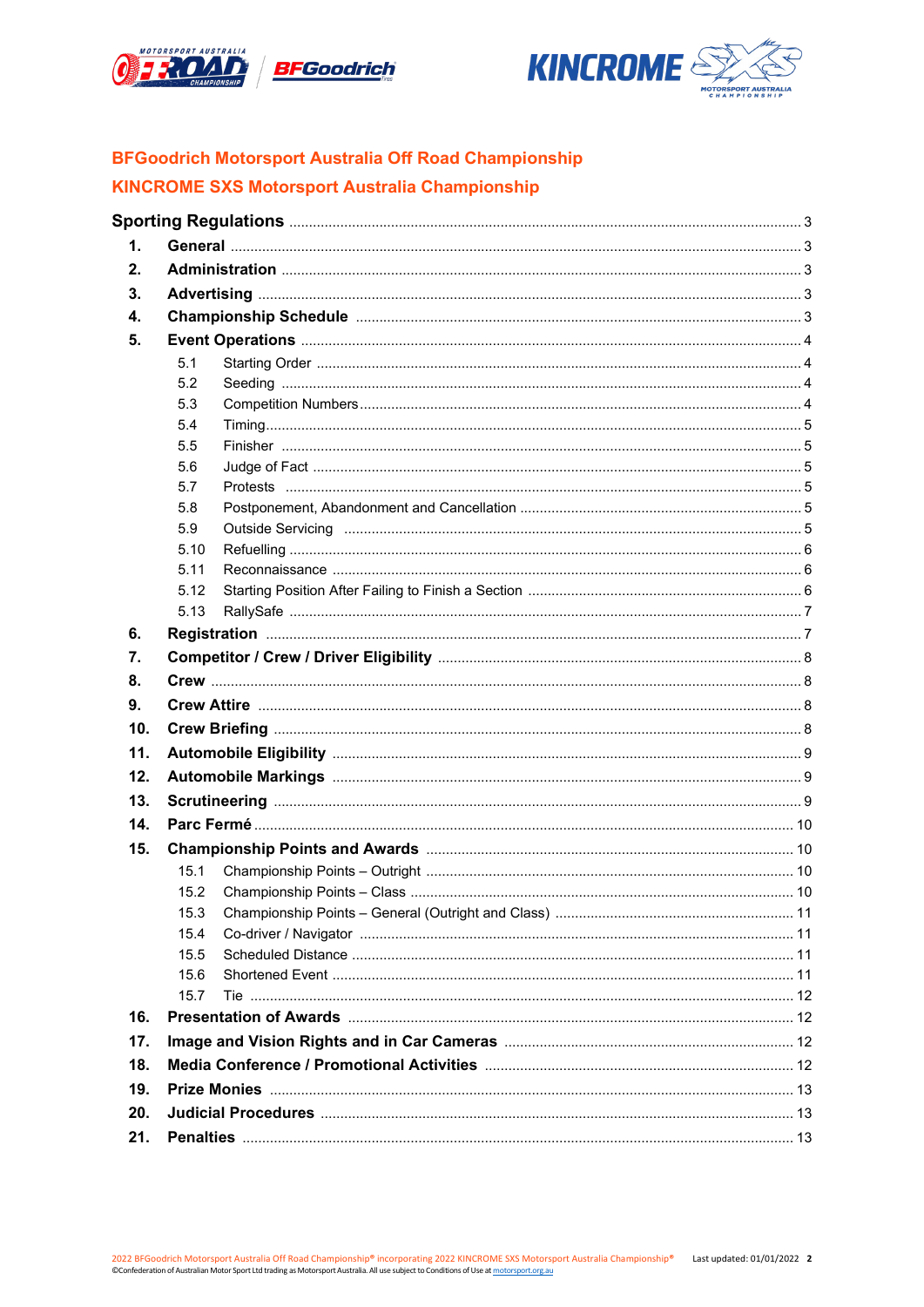



# **2022 BFGoodrich Motorsport Australia Off Road Championship 2022 KINCROME SXS Motorsport Australia Championship**

## **Sporting Regulations**

A *Capitalised* and *italicised* word in this document is defined in the FIA International Sporting Code (*Code*)*,* National Competition Rules (*NCR*)*,* including their Appendices, the Off Road Standing Regulations (*ORSR*) or this document.

Any HEADING is for reference only and has no regulatory effect.

#### **1. GENERAL**

Each *Event* in the 2022 BFGoodrich Motorsport Australia Off Road Championship© (*AORC*) and the 2022 KINCROME SXS Motorsport Australia Championship© (*SXS*) will be held under the FIA International Sporting Code including Appendices, the National Competition Rules (*NCR*) and the Off Road Standing Regulations (*ORSR*) of *Motorsport Australia*, the Sporting Regulations issued for the *AORC* and *SXS* by *Motorsport Australia*, the technical regulations as published by *Motorsport Australia*, *Supplementary Regulations* and Further *Supplementary Regulations* issued by the *Organiser* of each *Event*, Bulletins issued by the Stewards and any Crew Briefing Notes or instructions issued by the Clerk of the Course at an *Event*.

The *AORC* and *SXS* will run concurrently at the same *Events*.

#### **2. ADMINISTRATION**

The following officials will be appointed to the AORC and SXS by Motorsport Australia:

Sporting Director (SD)

Championship Steward (SS)

Technical Delegate (TD)

Competitor Relations Officer (CRO)

#### **3. ADVERTISING**

- 3.1 By entering any round of the AORC, each person and corporation agree to refer to it only by its full title, "The 2022 BFGoodrich Motorsport Australia Off Road Championship".
- 3.2 By entering any round of the SXS, each person and corporation agree to refer to it only by its full title, "The 2022 KINCROME SXS Motorsport Australia Championship".
- 3.3 All promotional material must include the full title.
- 3.4 Each Automobile must display the Motorsport Australia logo on each side of the Automobile, together with any Championship sponsorship signage which may be required by the Championship Manager.
- 3.5 An Organiser may also require each Competitor to display signage promoting the event sponsor; in such case this must be included in the Supplementary Regulations, and the Organiser will provide this signage to each Competitor.

#### **4. CHAMPIONSHIP SCHEDULE**

The *AORC* and *SXS* will be conducted over 6 rounds as detailed in the calendar below: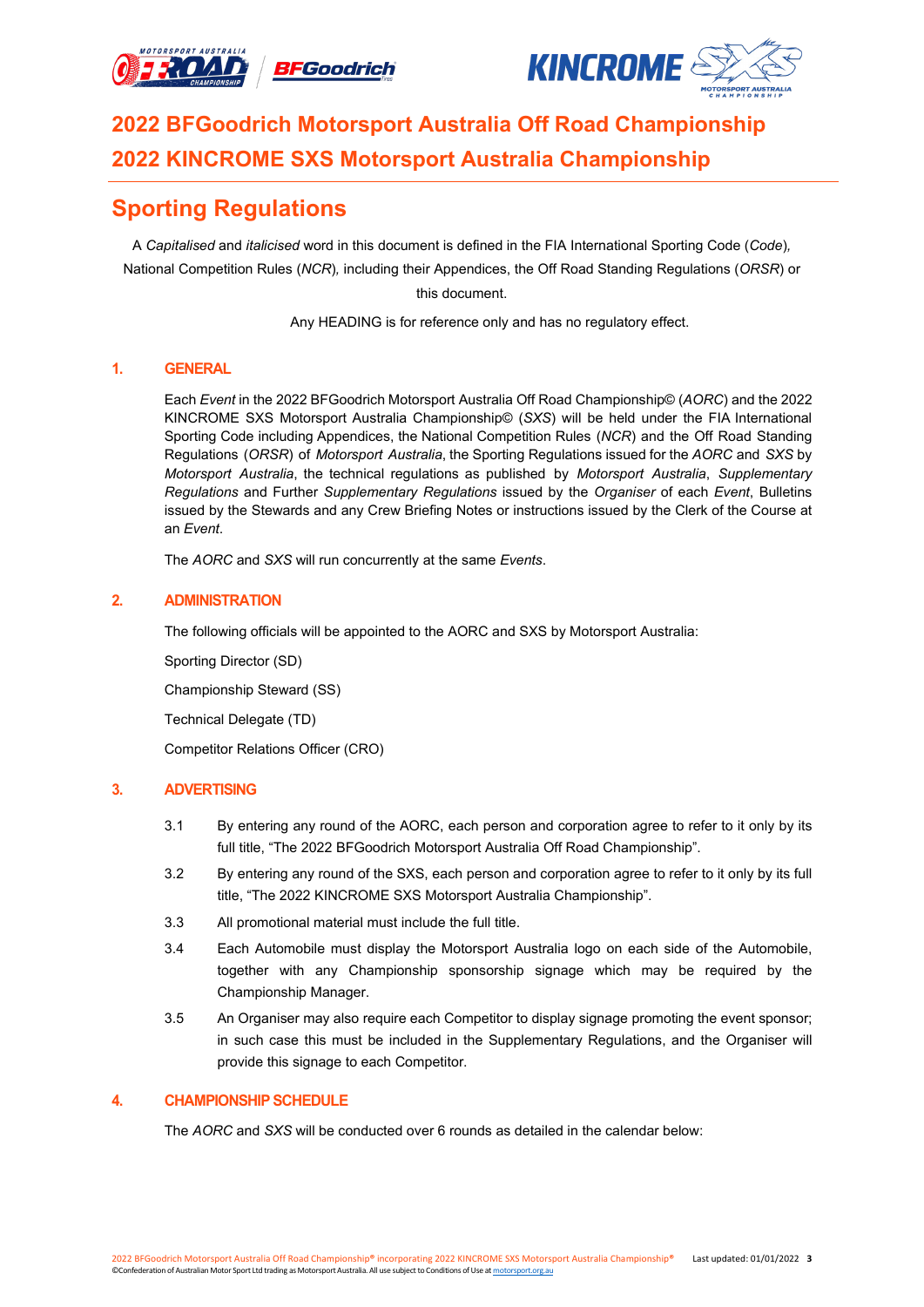



| Round          | <b>Name</b>                                   | <b>Date</b>         | Location   | <b>State</b> |
|----------------|-----------------------------------------------|---------------------|------------|--------------|
|                | Cobb & Co Hotel St. George 399                | $18 - 20$ March     | St George  | QLD          |
| $\mathcal{P}$  | Pooncarie Desert Dash                         | $06 - 08$ May       | Pooncarie  | <b>NSW</b>   |
| 3              | <b>Tatts Finke Desert Race</b>                | $11 - 13$ June      | Finke      | <b>NT</b>    |
| $\overline{4}$ | Can-Am Loveday 400                            | $30 - 31$ July      | Lovedav    | <b>SA</b>    |
| 5              | Hindmarsh Shire Rainbow Desert Enduro         | $02 - 04$ September | Rainbow    | <b>VIC</b>   |
| 6              | Black Diamond Drilling Kalgoorlie Desert Race | $20 - 23$ October   | Kalgoorlie | <b>WA</b>    |

Note: The above schedule is subject to change dependant on the advice of Federal and State Government and subsequently restrictions that may be imposed due to the COVID-19 pandemic. The *Championship Manager* will advise each *Competitor* of any change.

#### **5. EVENT OPERATIONS**

#### **5.1 Starting Order**

- 5.1.1 The starting order for the first *Section* will be determined by a prologue and/or ashootout.
- 5.1.2 The starting order for the second and any subsequent *Section* will be based on the outright finishing order of the preceding *Section*, which may be varied by the inclusion of any *Automobile* restarting as provided for in Article 5.12 of these regulations.
- 5.1.3 The prologue start order will be determined by the *SD*, in accordance with Article 5.2 of these regulations, for each class and advised by the *Organiser* to each Crew no later than 24 hours before the first Crew briefing. The latest acceptable time for lodging a request to change the prologue start order with the *Organiser* is the scheduled start time for the first Crew briefing.
- 5.1.4 Other than as provided for in Article 5.1.3 of these regulations, each *Automobile* will start the prologue at the time allocated by the *Organiser*.
- 5.1.5 For the prologue, each *Automobile* will be grouped by class.
- 5.1.6 The Crew and *Automobile* combination completing the prologue *Course* in the least time will start the first *Section* first, followed by the remainder of the field in increasing order of time taken over the prologue course.
- 5.1.7 Where specified in the *Supplementary Regulations*, a shootout will take place. The shootout will determine the starting position of each *Automobile* that qualifies for theshootout.
- 5.1.8 The prologue and the shootout will be conducted in daylight.

#### **5.2 Seeding**

- 5.2.1 The Crew of an *Automobile* unable to attempt and/or not completing the prologue may, on application to the *Organiser* and approval by the Stewards, be seeded.
- 5.2.2 Seeding will be based on the average of each *Driver's* 3 previous prologue or shootout *Results*, plus 10% of the remaining field or 20 positions relative to the rest of the field whichever is smaller. Where a shootout activity is used to determine the start order, the *Results* of this activity will be used in seeding calculations.
- 5.2.3 There will be no right of appeal against any decision aboutseeding.
- 5.2.4 Except as otherwise provided for in Article 8 of these regulations, the *Driver/Co-Driver* combination which attempts the prologue (or applies for seeding) must *Start* the *Competition* in the same respective roles.

#### **5.3 Competition Number**

5.3.1 The competition number on each *Automobile* must be the National Competition Number allocated to the *Driver* by *Motorsport Australia*. If a National Competition Number has not been allocated, the *Organiser* will allocate a competition number to be used for the *Event*.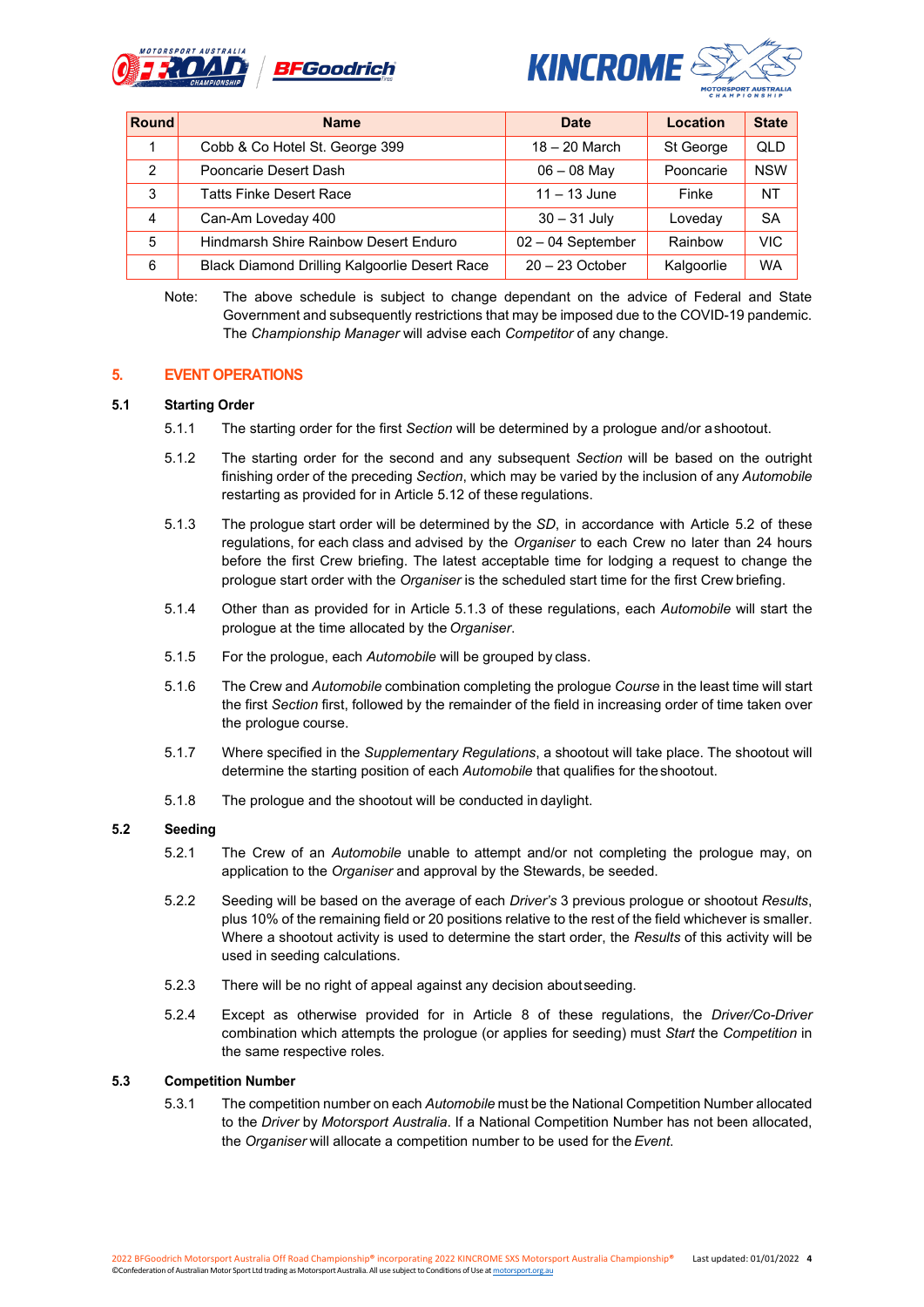



- 5.3.2 Each competition number must comply with Article 30 of the General Requirements for Off Road Vehicles in the Off Road Appendix of the Motorsport Australia Manual.
- 5.3.3 The numbers 1, 2 and 3 are reserved for the exclusive use of the first 3 outright *Drivers* in the preceding year's *AORC*.
- 5.3.4 The first 3 competition numbers in each class (e.g., 01, 02, 03, 101, 102, 103, 201, 202, 203) are reserved for the exclusive use of the first 3 *Drivers* in each class in the preceding year's *AORC*.
- 5.3.5 A *Driver* who is eligible to use one of these numbers may choose to utilise the reserved number at each *AORC Event*.
- 5.3.6 A *Driver* who chooses to utilise numbers 1, 2 or 3 or the first 3 competition numbers in each class will have their existing National Competition Number reserved for the current year free of charge on notification to *Motorsport Australia*.

#### **5.4 Timing**

- 5.4.1 Timing will be to the hundredth of a second using the 24 hour system.
- 5.4.2 Each *Automobile* will be timed as its front wheels pass the timing marker of the control, or if an electronic means of timing is utilised, when the electronic timing is activated.
- 5.4.3 The *Results* of each *Event* will be determined by the total elapsed time taken by each *Automobile* for each *Section* of the *Event* plus any penalties.
- 5.4.4 Where a compassionate time allowance is made by the Clerk of the Course in conjunction with the Stewards, it will be applied to the times of the *Section* in which the incident occurred and where possible prior to the commencement of the next *Section*, so that it can be taken into consideration for the start order of that *Section*.

#### **5.5 Finisher**

A finisher of an *Event* is defined in Article 8.2.3 of these regulations and Article 10 of the *ORSR* and applies to each *Automobile* in the *Event*.

#### **5.6 Judge of Fact**

Each Control Official will be a Judge of Fact about *Time* and direction of entry into each control.

#### **5.7 Protest**

Each protest must be lodged in accordance with the *NCR*.

#### **5.8 Postponement, Abandonment and Cancellation**

The *Organiser* may postpone, abandon, or cancel the *Event* at any point in accordance with the *NCR*; or cancel the *Event* if the number of *Entries* received is less than the minimum as specified in the *Supplementary Regulations*.

#### **5.9 Outside Servicing**

Except in the cases listed below, servicing of an *Automobile* during an *Event* other than in the designated pits is prohibited.

- 5.9.1 Servicing is carried out only by a Crew member of an *Automobile* which started in the *Competition* (that *Section*), whether it be their *Automobile* or another competing*Automobile*; and
- 5.9.2 uses no parts or equipment other than those which have been carried from the pits, after the *Start* of the *Event*, in any *Automobile* which started the *Event*, or which have been carried from the pits by a Crew member of that *Automobile*, on foot, without any assistance outside the pit/paddockarea; and/or
- 5.9.3 uses any article or material which might normally be found in the region, e.g., water, fencing wire, string, and the like, (other than as provided for above this does not apply to automotive components or tools); and/or
- 5.9.4 is rendered by an official recovery crew, with that Crew's agreement, and which takes the form of:

towing to the next accessible passage control, or the next recoverypoint; and/or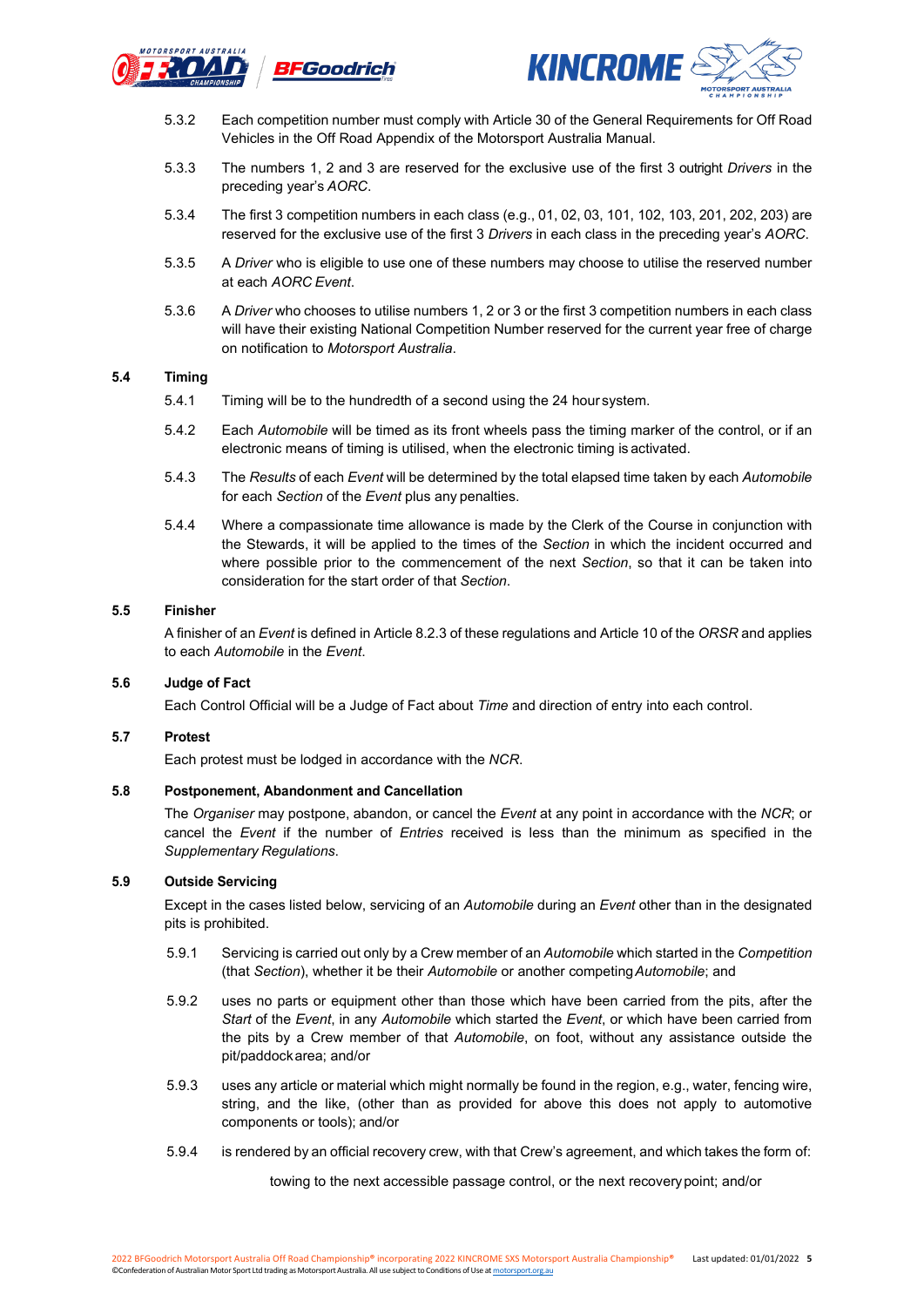



provision of tools, but NOT parts; and/or

provision of water.

5.9.5 The Clerk of the Course, or their nominated deputy, provide written permission for a pit crew to provide assistance at a passage control or recovery point, or for a Crew to be carried from the *Course* to the pits and back again; this permission being valid for one instance per *Automobile* per *Event*.

#### **5.10 Refuelling**

- 5.10.1 The *Organiser* must establish a designated "refuelling area", specifically set aside for the purpose of refuelling during *Competition*. Except as otherwise specifically provided in regulations applicable to the *Event*, refuelling outside of these areas is prohibited.
- 5.10.2 It is strongly recommended that each *Competitor* utilises some form of earth spike to reduce the possibility of static build up while refuelling.
- 5.10.3 If an *Automobile* runs out of fuel on the *Course* the Clerk of the Course, or their nominated deputy, may give written permission for that *Automobile* to be refuelled on the *Course* if safety is not compromised.

#### **5.11 Reconnaissance**

- 5.11.1 The *Organiser* must provide each Crew with the opportunity to undertake reconnaissance of the entire *Course* and the prologue *Course* in daylight within 48 hours of the *Start* of the *Competition*.
- 5.11.2 Each Crew may use either their competition *Automobile* or suitable road vehicle, with those using non-competition vehicles being prohibited to start until those in a competition *Automobile* have had reasonable opportunity to do so.
- 5.11.3 Where a Crew is unable to use their competition *Automobile* due to registration requirements and where they do not have access to a suitable road vehicle, the *Competitor* may make application to the *Organiser* no later than 7 days prior to the *Event* for the Crew to be transported over the *Course* during reconnaissance as arranged by the *Organiser*.
- 5.11.4 Only the *Driver* and *Co-Driver/Navigator* named on the *Entry* form for the *Event* may participate in reconnaissance.
- 5.11.5 Each competition *Automobile* utilised in reconnaissance must first pass scrutineering. Where this *Automobile* is not fitted with a windscreen, a helmet and visor complying with Technical Appendix - Schedule D of the Motorsport Australia Manual must be worn by each occupant.
- 5.11.6 Only the *Driver* and *Co-Driver/Navigator* named on the *Entry* form for the *Event* may occupy a competition *Automobile*.
- 5.11.7 Each non-competition vehicle participating in reconnaissance must display their *Automobile's* competition number on the passenger side front windscreen of the vehicle in a position that does not interfere with the driver's visibility.
- 5.11.8 Each *Competitor* must provide their own competition numbers to the following specification:

| Size | 150mm. |  |
|------|--------|--|
|      |        |  |

Colour White or "Dayglo" yellow with nobackground.

Typestyles "Helvetica Bold", "Zurich bold" and "Arial Bold".

#### **5.12 Starting Position After Failing to Finish a Section**

- 5.12.1 An Automobile which fails to finish a *Section* may start a subsequent *Section* provided that the Chief Scrutineer is satisfied that the *Automobile* is in a safe and *Competition* ready condition. If the Crew make application to the *Organiser* within the prescribed timeframe specified in the *Supplementary Regulations*, a starting position for the *Automobile* will be allocated for the applicable *Section*.
- 5.12.2 Where a starting position is to be allocated it will be based on the *Driver's* seeding position plus 10% of the remaining field or 20 positions relative to the rest of the field whichever is smaller.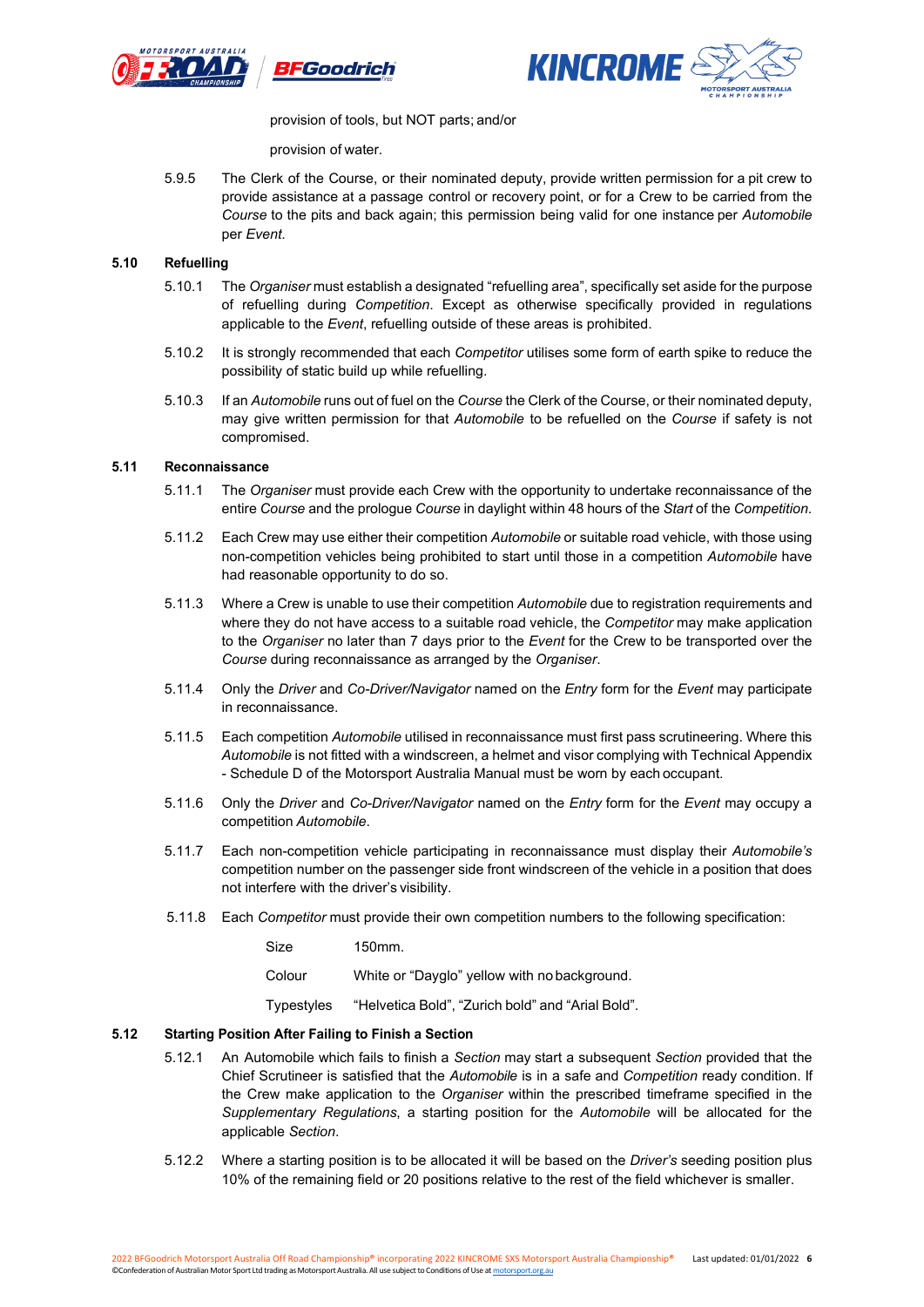



- 5.12.3 Such a starting position is to be referred to the Stewards for approval.
- 5.12.4 There is no right of protest or appeal against any decision about the allocation of a starting position for an *Automobile* which fails to finish a *Section*.

#### **5.13 RallySafe**

- 5.13.1 All *Competitors* must make provision in their competition *Automobile* for the RallySafe GPS and tracking system.
- 5.13.2 Installation instructions are available at:

<https://rallysafe.com.au/competitors-tm/>

5.13.3 Operating instructions are available by reference to the Briefing Video Tutorial at:

[https://RallySAFE.com.au/competitors-tm/](https://rallysafe.com.au/competitors-tm/)

5.13.4 RallySafe wiring loom, antennas and mounting kit can be purchased for \$175.00 (plus GST & postage). Contact RallySafe at:

<https://shop.statusas.com/shop/category/RallySAFE/fitting-kits/>

- 5.13.5 The RallySafe GPS units and tracking systems will be available at scrutineering.
- 5.13.6 The correct functioning and installation of the equipment will be checked at scrutineering.
- 5.13.7 The power supply to the RallySafe unit and the proper connection of all aerials must be continuous from 30 minutes prior to the competition *Automobile* leaving the first Time Control of a day until the *Automobile* reaches the final Time Control of that day or retires from the *Event*. Interruptions to the power supply or aerial connections or any other misuse of the RallySafe equipment may be reported to the Stewards who may impose a penalty that may go as far as *Disqualification*.
- 5.13.8 If the unit is damaged whilst in the care of the *Competitor*, then the *Competitor* is responsible to pay for repairs or replacement, as necessary. Insurance is available from RallySafe see:

<https://shop.statusas.com/shop/category/RallySAFE/damage-waivers/>

- 5.13.9 *Competitors* are responsible for the return of tracking units to a RallySafe representative or the Off Road Administration Office immediately after arrival at the final control. Should a *Competitor* retire, they must return the tracking unit as soon as possible.
- 5.13.10 Any crew intending to overtake another competing *Automobile* must push the Pass button on the RallySafe unit. If the *Automobile* to be overtaken is within 100 m it will receive a message that another *Automobile* wishes to overtake them, and the crew of this *Automobile* must then allow the other *Automobile* to pass at the first safe opportunity. Any refusal to allow another *Automobile* to overtake will be considered to be a breach of *ORSR* 9(b).
- 5.13.11 Transmission of send/receive of overtaking messages are logged in both competition *Automobiles*. These will be available to the Clerk of the Course and to the Stewards in consideration of any penalty for failure to allow the *Automobile* to overtake.
- 5.13.12 Transmissions of SOS/OK signals from other *Automobiles* are logged in both *Automobiles*. These will be available to the Clerk of Course and to the Stewards in consideration of any penalty for failure to stop at an accident/incident.

#### **6 REGISTRATION**

- 6.1 To be eligible for AORC and/or SXS Championship points, a Competitor must comply with any requirement of the Sporting Regulations and enter the National component of the Event.
- 6.2 Each Driver and Co-driver/Navigator will be automatically registered in the AORC upon entering their first event in which they are to compete.
- 6.3 Each SXS Driver and Co-driver/Navigator will be automatically registered in the SXS upon entering their first AORC event in which they are to compete.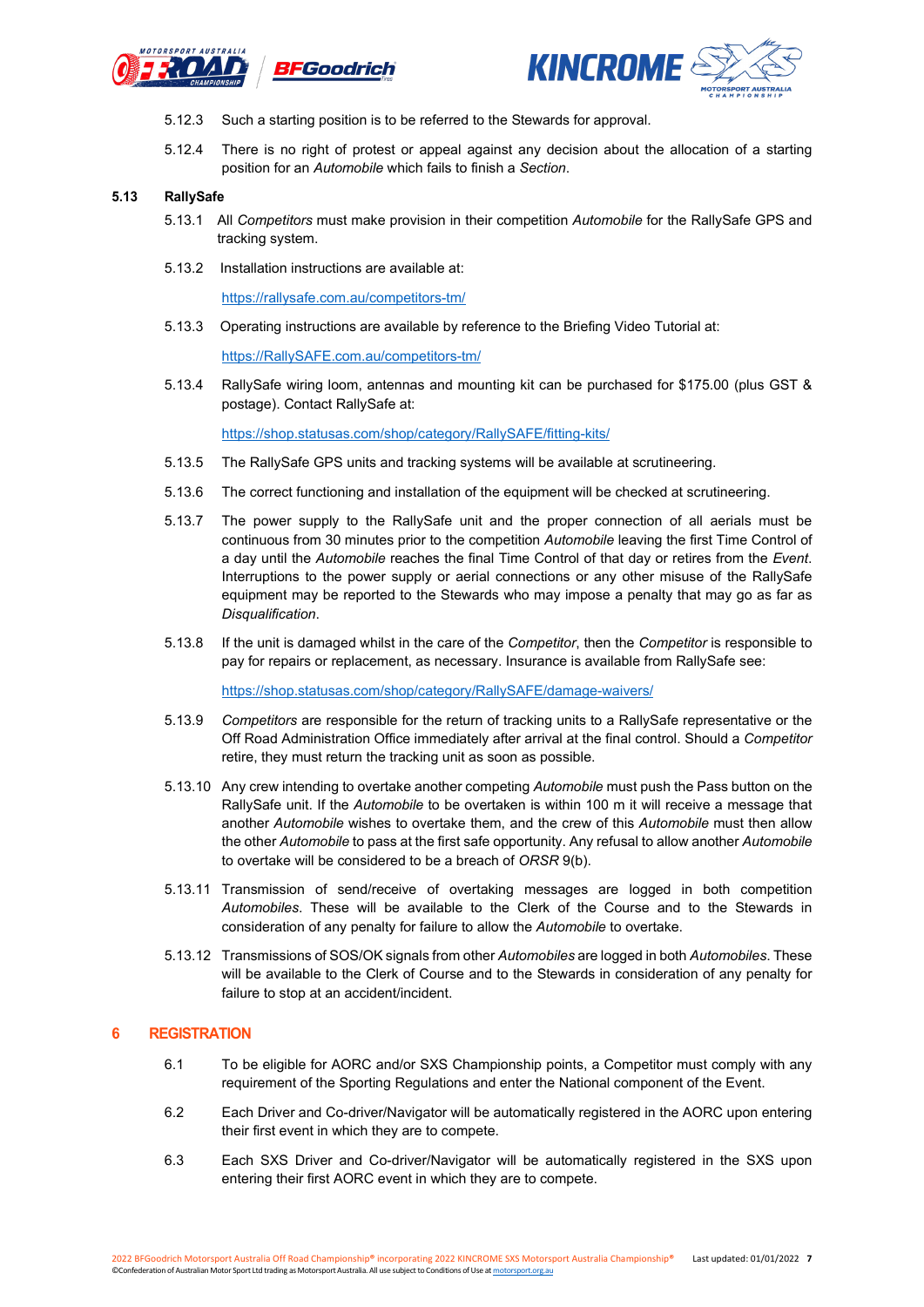



NOTE: No AORC or SXS Registration fee will apply.

#### **7 COMPETITOR / CREW / DRIVER ELIGIBILITY**

- 7.1 For *Licence* requirements refer to the General Appendix Competition Licences of the Motorsport Australia Manual.
- 7.2 If the *Driver* of an *Automobile* is less than 18 years old or does not hold a current civil driver's licence, they must be accompanied at all times while competing by a Crew member, in the *Automobile*, who either holds a current civil driver's licence or is not less than 18 years old.

#### **8 CREW**

- 8.1 Except for Pro Buggy, Prolite Buggy, Sportslite and Extreme 2WD *Automobiles* fitted with only one seat, where the Crew consists of only the *Driver*, 2 persons must comprise the Crew of a competing *Automobile* at any time and must be nominated on the *Entry* form as "*Driver*", "*Co-Driver*" or "*Navigator*" as appropriate. The participation of more than one *Navigator* appropriately nominated on the *Entry* form is permitted, in which case Article 15.4.2 of these regulations will be applicable.
- 8.2 A Crew change is permitted, subject to the following conditions:
	- 8.2.1 A *Driver* who *Starts* the *Event* may be replaced only by the *Co-Driver*. The original *Driver* may resume driving the same *Automobile* later in the*Event*.
	- 8.2.2 A *Co-Driver* may be replaced by either the *Driver* who started the *Event* in that *Automobile*, or by a *Navigator*. The latter who may navigate only.
	- 8.2.3 To be classified as a finisher, and be eligible to be awarded Championship points, an *Automobile* must be driven by the *Driver* who *Starts* the *Event* in that *Automobile* for at least 75% of the total Scheduled Distance for the *Event*. Where this is not possible due to the *Event* format, 50% of the total Scheduled Distance for the *Event* must be completed by the starting *Driver*.
	- 8.2.4 A member of a Crew may not be nominated on the *Entry* form as a *Driver* in more than one *Automobile* in an *Event*.
- 8.3 Where a *Co-Driver* or *Navigator*, becomes incapacitated through either sickness, injury or other extenuating circumstances prior to or during an *Event* that person may, subject to the permission of the Clerk of the Course, be replaced by a *Co-Driver* or *Navigator* who has already been entered as such on an *Entry* form as a Crew member for another *Automobile* in that*Event*, in which case Article 15.4.2 of these regulations will be applicable.
- 8.4 Where the requirements for a *Driver*, *Co-Driver* and *Navigator* vary between StateChampionship and National Championship in a dual status *Event*, any variance must be stated in the *Supplementary Regulations*. Where a conflict exists, the *AORC/SXS* requirements will take precedence.

#### **9 CREW ATTIRE**

During *Competition*, each Crew member is required to wear apparel which complies with the standards for National Off Road listed in Technical Appendix – Schedule D of the Motorsport Australia Manual.

#### **10 CREW BRIEFING**

- 10.1 Unless advised otherwise in *Supplementary Regulations*, each Crew member must attend and sign on at any compulsory Crew briefing at the place and time notified in the *Supplementary Regulations* and/or advised by a Bulletin issued at the *Event*. Non-attendance, late attendance, and early departure will be referred to the Stewards which may result in a penalty.
- 10.2 The *Organiser* will provide a list showing *Automobile* competition number, and the name of each *Driver*, *Co-Driver* and *Navigator*. Each Crew member must sign on. The sign-on sheets are to be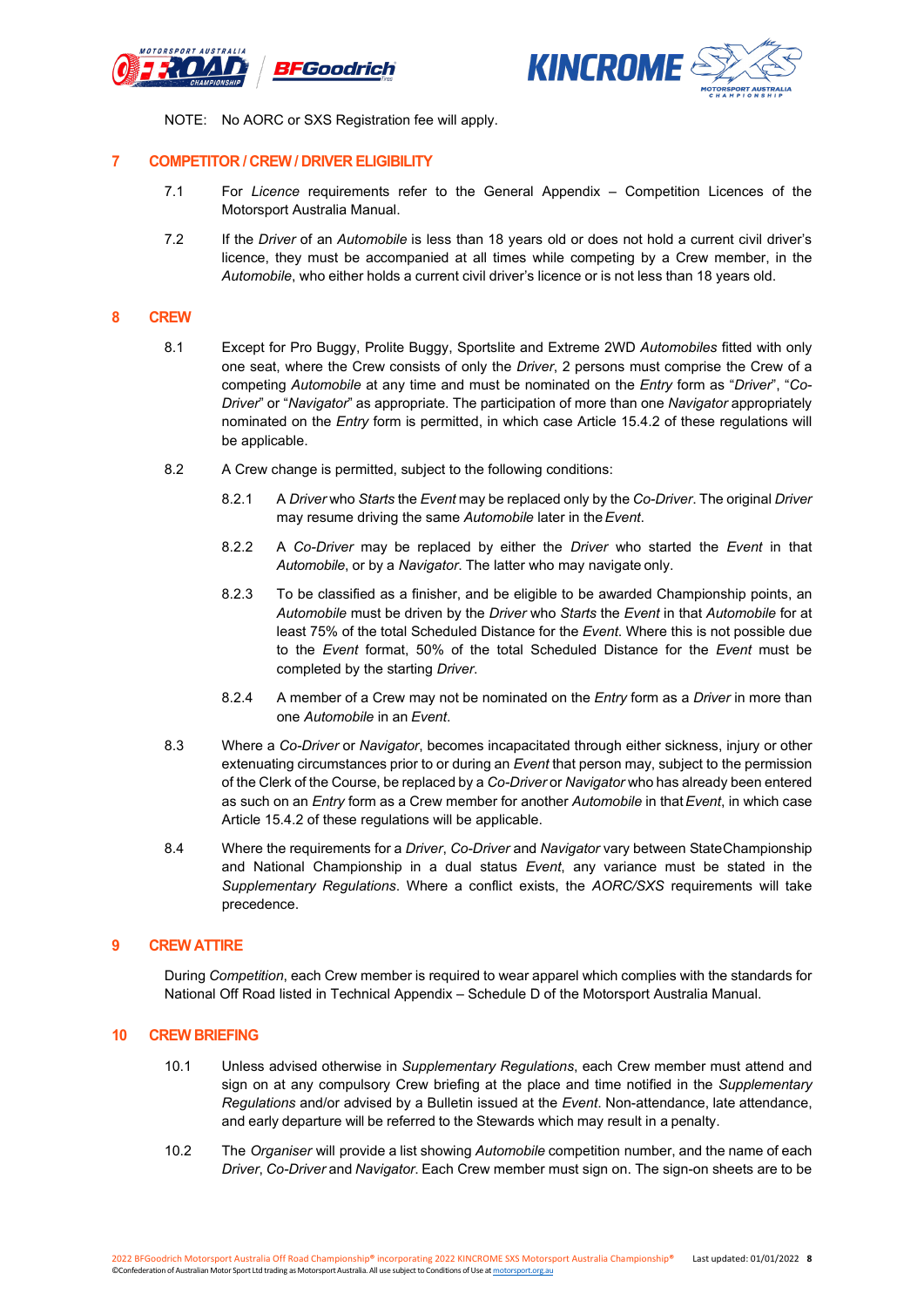



made available to Crews for a period commencing at least 20 minutes prior to the scheduled start time for each Crew briefing and will be removed at the scheduled start time.

#### **11 AUTOMOBILE ELIGIBILITY**

Each *Automobile* must comply with the requirements of the Off Road Appendix of the Motorsport Australia Manual, and be eligible for one of the following classes, as defined in *ORSR* 4.2(a):

Pro Buggy Prolite Buggy Sportslite Super 1650 Buggy Performance 2WD Extreme 2WD Production 4WD

Extreme 4WD

SXS Pro

SXS Sport

#### **12 AUTOMOBILE MARKINGS**

- 12.1 In addition to the requirements detailed below and in Articles 3.3, 3.4 and 5.3 of these regulations, each *Automobile* must comply with Technical Appendix – Schedule K of the Motorsport Australia Manual.
- 12.2 A space 140 mm high x 500 mm wide immediately under the Crew's side 'window' opening is reserved for *AORC* sponsorship signage on each side of the *Automobile*.
- 12.3 An additional space of 140 mm high x 500 mm wide is reserved for the *Organiser* on each side of the *Automobile*. If this signage is not outlined in the *Supplementary Regulations*, each *Competitor* may utilise this space for their own purposes.



Reserved signage area 140 mm x 500 mm

#### **13 SCRUTINEERING**

- 13.1 Each *Automobile* will be examined by the Scrutineers prior to starting each *Event*. The time and place for such examination will be advised in the *Supplementary Regulations*. Further checks may be conducted throughout the *Event*.
- 13.2 "Regional" pre-event scrutineering may be provided, subject to the regional scrutineer being approved by the *TD* prior to such scrutineering being conducted. Random checks of any *Automobile* approved at regional scrutineering are to be conducted at each*Event*.
- 13.3 An *Automobile* may be examined for eligibility at any time during an *Event* up to 30 minutes after the conclusion of the *Event*.
- 13.4 Immediately upon the completion of the *Event*, the *Automobiles* which fill first, second and third places outright in each Championship, and first place in each class, will be impounded by the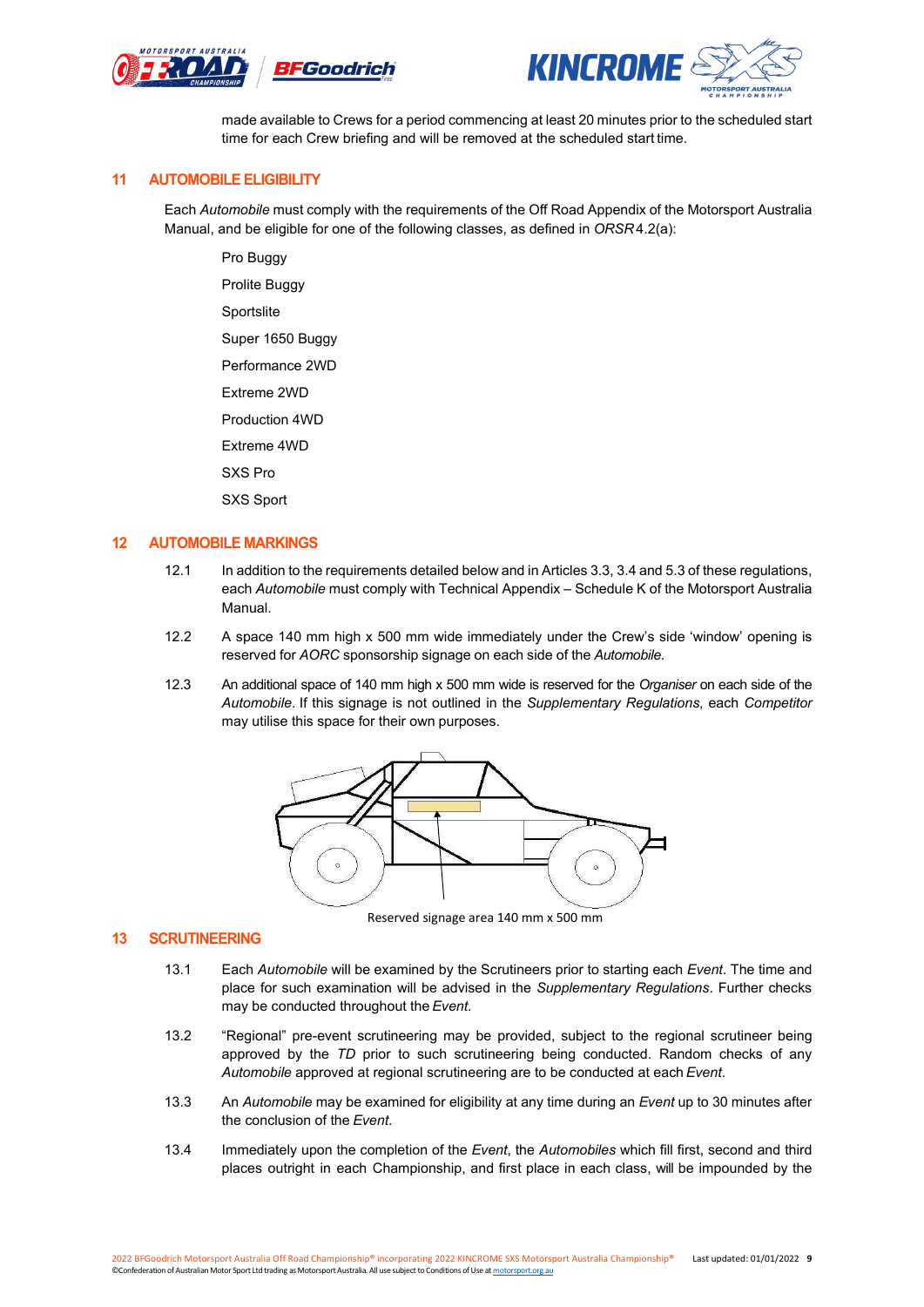



*Organiser* for post-event eligibility scrutineering. Any other *Automobile* may also be impounded at the *Organiser's* or *TD's* discretion.

- 13.5 Any *Automobile* impounded will be held in *Parc Fermé*, for at least 30 minutes.
- 13.6 Examination for compliance may be undertaken whilst an *Automobile* is impounded, and each *Competitor* may be required to provide mechanical assistance to Scrutineers undertaking such examinations.
- 13.7 A safe method of fuel sampling must be provided after the main fuel tank.

#### **14 PARC FERMÉ**

- 14.1 For regrouping or other reasons, each *Automobile* may be required to be held in a *Parc Fermé.*
- 14.2 Any *Automobile* which enters a *Parc Fermé* with its engine running may be restarted with assistance from officials before its release time.
- 14.2 When *Parc Fermé* conditions are imposed prior to the conclusion of an *Event* (e.g., for regrouping) the *Parc Fermé* will be located so that it is possible for Crews to go directly to the pits on release from *Parc Fermé* if required.

#### **15 CHAMPIONSHIP POINTS AND AWARDS**

#### **15.1 Championship Points - Outright**

15.1.1 An outright Champion *Driver* and *Co-Driver/Navigator* for each Championship will be recognised for awards. These will be known as the:

Motorsport Australia Off Road Champion Driver;

Motorsport Australia Off Road Champion Co-Driver/Navigator;and

Motorsport Australia SXS Champion Driver; and

Motorsport Australia SXS Champion Co-Driver/Navigator.

15.1.2 The following points will be awarded to *AORC* and *SXS* outright finishers for each round:

| 1 <sup>st</sup>  | 2 <sub>nd</sub>  | 3 <sup>rd</sup>  | 4 <sup>th</sup>  | 5 <sup>th</sup>  | 6 <sup>th</sup>  | 7 <sup>th</sup>  | 8 <sup>th</sup>  | gth              | 10 <sup>th</sup> |
|------------------|------------------|------------------|------------------|------------------|------------------|------------------|------------------|------------------|------------------|
| 31               | 29               | 28               | 27               | 26               | 25               | 24               | 23               | 22               | 21               |
| 11 <sup>th</sup> | 12 <sup>th</sup> | 13 <sup>th</sup> | 14 <sup>th</sup> | 15 <sup>th</sup> | 16 <sup>th</sup> | 17 <sup>th</sup> | 18 <sup>th</sup> | 19 <sup>th</sup> | 20 <sup>th</sup> |
| 20               | 19               | 18               | 17               | 16               | 15               | 14               | 13               | 12               | 11               |
| 21 <sup>st</sup> | 22 <sub>nd</sub> | 23 <sup>rd</sup> | 24 <sup>th</sup> | 25 <sup>th</sup> | 26 <sup>th</sup> | 27 <sup>th</sup> | 28th             | 29 <sup>th</sup> | 30 <sup>th</sup> |
| 10               | 9                | 8                | 7                | 6                | 5                | 4                | 3                | 2                | 1                |

#### **15.2 Championship Points - Class**

15.2.1 The winner of each eligible class (listed below) to be known as the (*insert relevant Championship and Class name*) Class Winning Driver and Co-Driver/Navigatorrespectively will be recognised for awards.

| <b>BFGoodrich Motorsport Australia Off Road Championship</b> |                       |                  |  |  |  |  |
|--------------------------------------------------------------|-----------------------|------------------|--|--|--|--|
| Pro Buggy                                                    | Performance 2WD       | SXS Pro          |  |  |  |  |
| Prolite Buggy                                                | Extreme 2WD           | <b>SXS Sport</b> |  |  |  |  |
| Sportslite                                                   | <b>Production 4WD</b> |                  |  |  |  |  |
| Super 1650 Buggy                                             | Extreme 4WD           |                  |  |  |  |  |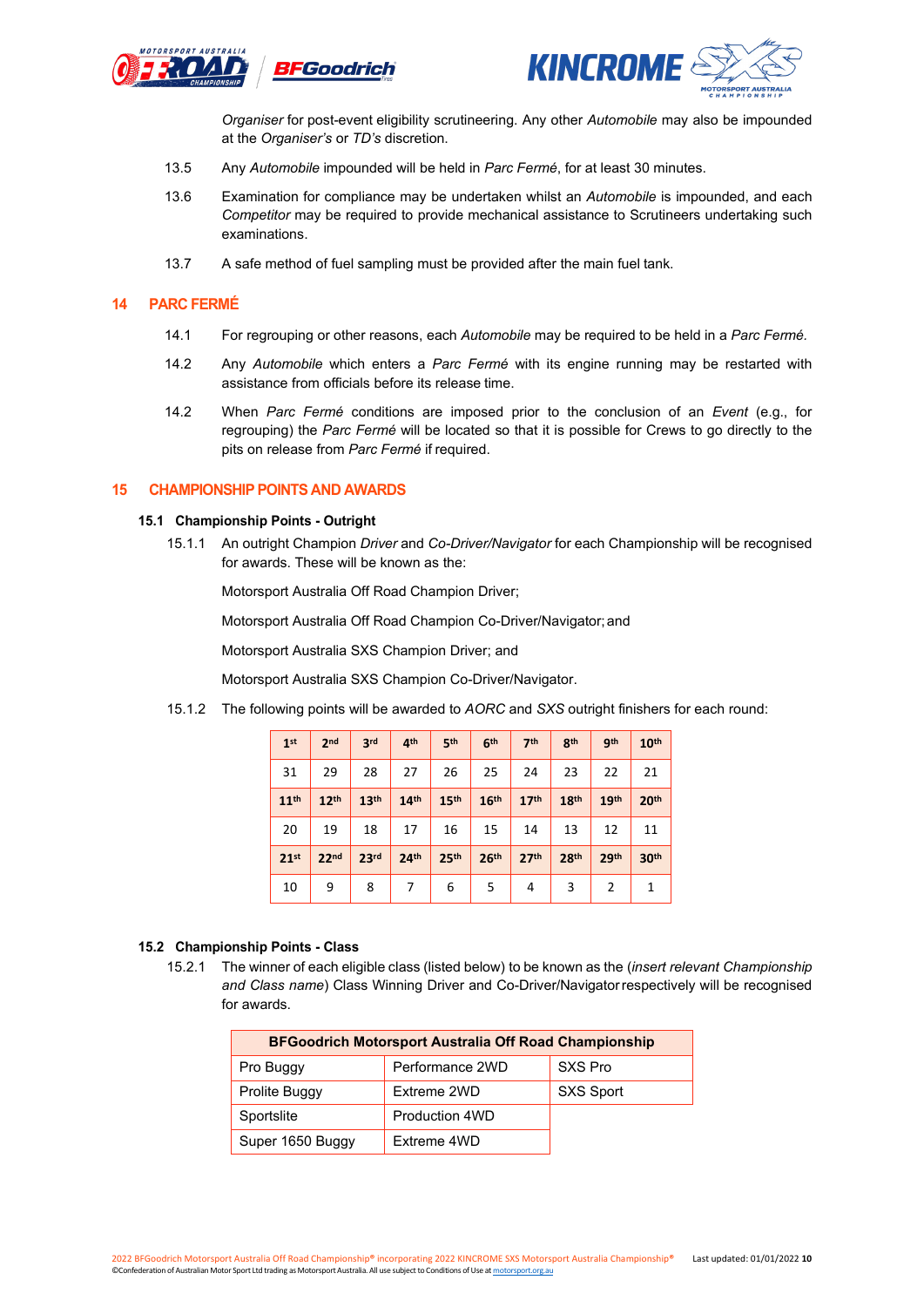



Note: Extreme 4WD Buggy sub-class and Sportsman Buggy class *Automobiles* are ineligible to be awarded Championship points.

| <b>KINCROME SXS Motorsport Australia Championship</b> |           |  |  |  |  |  |
|-------------------------------------------------------|-----------|--|--|--|--|--|
| SXS Pro                                               | SXS Sport |  |  |  |  |  |

15.2.2 Class points for each round will be awarded independently to outright points. If the *Event* is run as one *Section*, the following points will apply:

| <b>Single Section Event</b> |                  |                  |                  |                  |                  |                  |                  |                  |                  |
|-----------------------------|------------------|------------------|------------------|------------------|------------------|------------------|------------------|------------------|------------------|
| 1 <sup>st</sup>             | 2 <sub>nd</sub>  | 3rd              | 4 <sup>th</sup>  | 5th              | 6 <sup>th</sup>  | 7 <sup>th</sup>  | 8 <sup>th</sup>  | <b>gth</b>       | 10 <sup>th</sup> |
| 630                         | 570              | 540              | 510              | 480              | 450              | 420              | 390              | 360              | 330              |
| 11 <sup>th</sup>            | 12 <sup>th</sup> | 13 <sup>th</sup> | 14 <sup>th</sup> | 15 <sup>th</sup> | 16 <sup>th</sup> | 17 <sup>th</sup> | 18 <sup>th</sup> | 19 <sup>th</sup> | 20 <sup>th</sup> |
| 300                         | 270              | 240              | 210              | 180              | 150              | 120              | 90               | 60               | 30               |

15.2.3 For a multiple-*Section Event*, points will be awarded for each *Sectio*n based on the above table and the length of the *Section* as a percentage of the total distance of the *Event* or awarded based on a compilation of laps which will be published in the *Supplementary Regulations*.

#### **15.3 Championship Points - General (Outright and Class)**

- 15.3.1 To be credited with finishing a *Section* an *Automobile* must complete each lap forming that *Section* in accordance with Article 8.2.3 of these regulations and Article 10 of the *ORSR*.
- 15.3.2 Outright and class points as determined by Article 15.1.2 and 15.2.2 of these regulations will be multiplied by a factor of 1.5 for the final round of the Championship.
- 15.3.3 Each round will count toward determining the Outright Champions and Class Winners.
- 15.3.4 Points available for each round of the Championships will be published in the *Supplementary Regulations* and will only be varied in the case of Article 15.6 of these regulations (Shortened Events).
- 15.3.5 The *Driver* and *Co-Driver/Navigator* with the most outright points at the end of the *AORC* and *SXS* will be deemed the Champions and the *Driver* and *Co-Driver/Navigator* with most Class points for each eligible class will be deemed the Winners of that Class.

#### **15.4 Co-Driver / Navigator**

- 15.4.1 The *Entry* list for each *Event* will reflect which *Competition/s* each entered Crew is eligible for and the *Co-Driver/Navigator* nominated for Championship points. The *Entry* list must be submitted to *Motorsport Australia* as soon as possible after the close of *Entries* for approval prior to publication.
- 15.4.2 Championship points will only be awarded to a *Co-Driver/Navigator* that completes the entire *Event* as a *Co-Driver/Navigator* in the *Automobile* for which they are entered.

#### **15.5 Scheduled Distance**

The Scheduled Distance for each *Section* is the distance advised in the *Supplementary Regulations*, or as otherwise approved by the Stewards and advised in writing to each *Competitor* prior to the commencement of that *Section*.

#### **15.6 Shortened Event**

Where a *Section* is stopped or otherwise shortened after its commencement, points will be awarded for that *Section* as follows:

15.6.1 If the leading *Automobile* has completed less than 25% of the Scheduled Distance, no points will be awarded.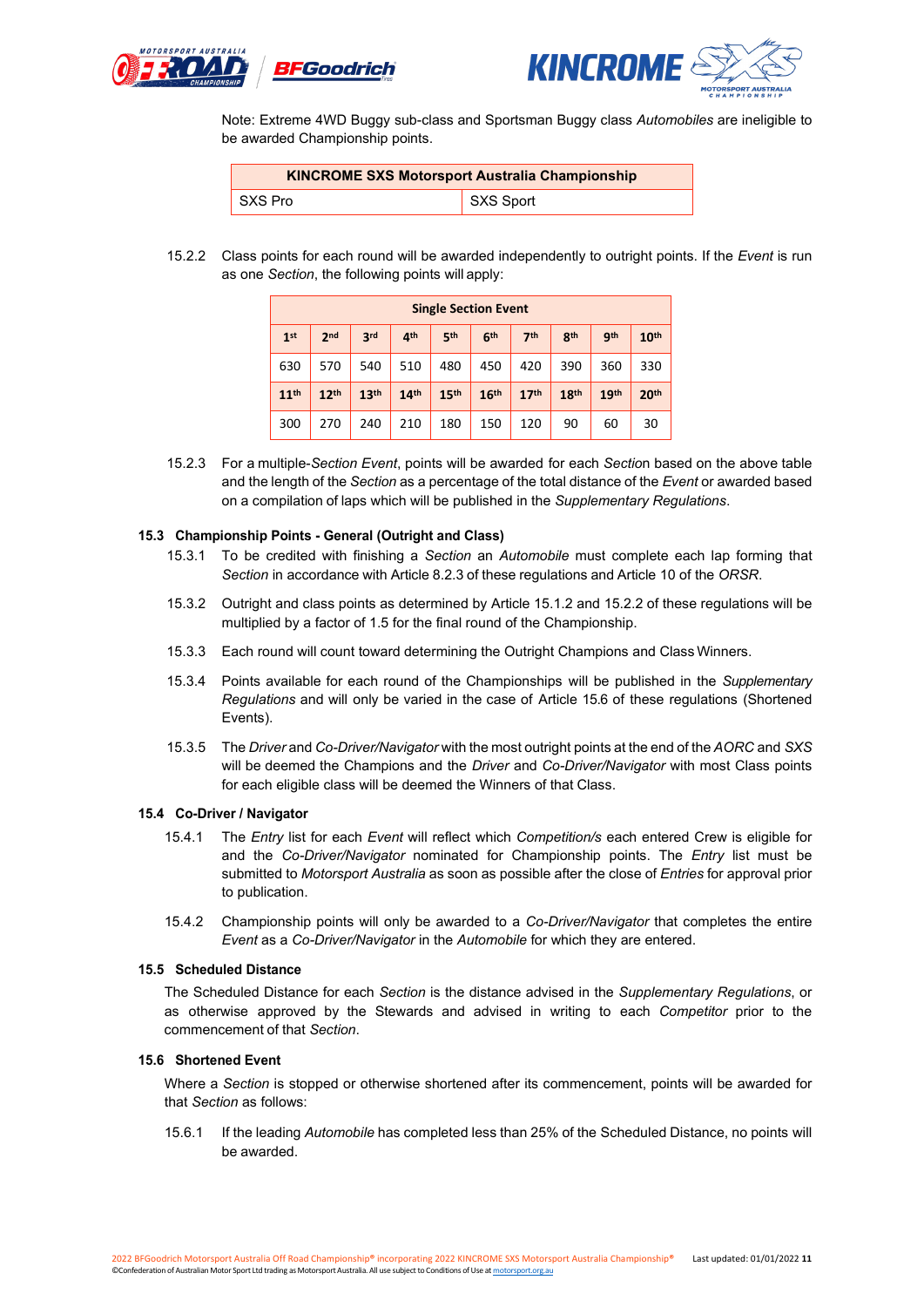



- 15.6.2 If the leading *Automobile* has completed 25%, but less than 75%, of the Scheduled Distance, points will be awarded at 50% of the normal scale applicable.
- 15.6.3 If the leading *Automobile* has completed 75% or more of the Scheduled Distance, full points will be awarded.

#### **15.7 Tie**

- 15.7.1 **Outright:** If 2 or more *Drivers* or 2 or more *Co-Drivers/Navigators* have accumulated equal points at the end of each Championship, the final positions will be determined by the greater number of higher outright *Event* finishing positions.
- 15.7.2 **Class:** If 2 or more *Drivers* or 2 or more *Co-Drivers/Navigators* have accumulated equal points at the end of the Championship, the final positions will be determined by the greater number of higher class *Section* finishing positions.
- 15.7.3 If the above does not determine the higher finishing position, a tie will bedeclared.

#### **16 PRESENTATION OF AWARDS**

- 16.1 Following each *Event*, the *Organiser* is to conduct a presentation ceremony, usually in the vicinity of the finish. A podium must be prepared to enable the public and others to properly identify and honour the winners.
- 16.2 A formal presentation function may also be held. A Crew member or a team representative is required to attend if there is likelihood of an award, or at the direct request of the Clerk of the Course.
- 16.3 The Outright Champion Driver and Co-Driver/Navigator for each Championship must be present at the annual National Motorsport Australia Motor Sport Awards Prize Giving Ceremony. Failure to attend the ceremony will be deemed an infringement of these regulations unless prior agreement has been given by *Motorsport Australia* and may result in sporting penalties imposed by *Motorsport Australia*.

#### **17 IMAGE AND VISION RIGHTS AND IN-CAR CAMERAS**

- 17.1 In entering a round of the *AORC/SXS*, each *Competitor* agrees to assist in the promotion of the *AORC/SXS* and, the *AORC* television broadcast and social mediaproduction.
- 17.2 By entering a round of the *AORC/SXS*, each *Competitor* agrees to relinquish any claim or right to any images or vision recorded for the *AORC* broadcast or social media production, or any other material related to that broadcast or social media production.
- 17.3 Unless prior written permission is granted by *Motorsport Australia,* any filming or any other means of recording images or vision for commercial purposes at an *AORC/SXS* round by any *Competitor* is prohibited.
- 17.4 The *Championship Manager* may provide In-Car cameras to be fitted to selected *Automobiles* during an *Event*. Each *Competitor* must provide access to any *AORC* appointed technician, to install and service the camera and associated equipment.
- 17.5 Each *Competitor* agrees to provide without restriction or editing, personal in-car camera vision when requested by the *AORC* production team for use in the *AORC* television and social media production.
- 17.6 The *Organiser* and Stewards are to have unrestricted access to in-car video footage for use in a judicial situation. Failure to comply will result in a penalty to be imposed by the Stewards.

#### **18 MEDIA CONFERENCE / PROMOTIONAL ACTIVITIES**

18.1 Any Crew may be asked to make themselves available for filming or promotional activities prior to, during and/or after an *Event*. Requests will be made in advance and in writing; once a suitable time is arranged Crews/*Competitors* are required to meet their obligation. Should unforeseen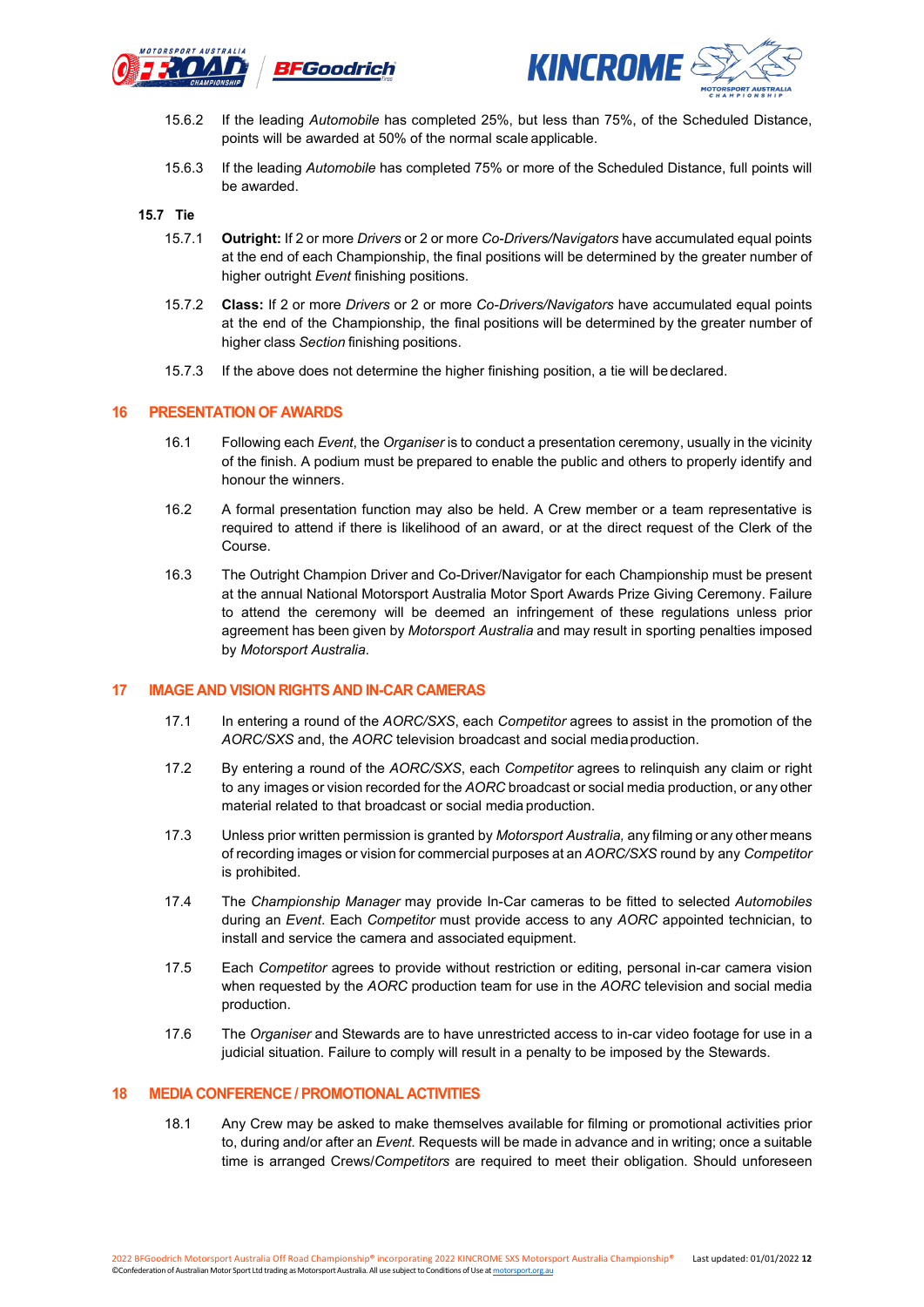



circumstances arise that prohibit them from meeting their obligation, Crews/*Competitors* must contact the AORC Media Manager immediately.

- 18.2 Each Crew may be asked to participate in promotional activities e.g., Media/VIP Passenger rides.
- 18.3 Competition *Automobiles* and Crews must be made available upon reasonable request for public display and viewing.
- 18.4 At any time where there is an opportunity for television filming or other promotional activity, (e.g., scrutineering, or public display) each *Competitor* and Crew must always be mindful of the image they portray to the public.

#### **19 PRIZE MONIES**

- 19.1 AORC outright prize money is to be paid by the *Organiser* of each *Event* on the following basis:
	- 19.1.1 First place a minimum of an amount equal to one *Entry* fee for the *Event*, inclusive of sundry levies and add-ons.
	- 19.1.2 Second place a minimum of an amount equal to two thirds of the *Entry* fee for the *Event*, inclusive of sundry levies and add-ons.
	- 19.1.3 Third place a minimum of an amount equal to one third of the *Entry* fee for the *Event*, inclusive of sundry levies and add-ons.
- 19.2 The provision of prize money based on class placing is optional and is at the discretion of the *Organiser*.

#### **20 JUDICIAL PROCEDURES**

The Motorsport Australia Infringement Notice Process as described on the Motorsport Australia website may be utilised: [cams-infringement-notice.pdf \(motorsport.org.au\)](https://motorsport.org.au/docs/default-source/permits/judicial/cams-infringement-notice.pdf?sfvrsn=f384d756_22)

#### **21 PENALTIES**

- 21.1 The following are a breach of these regulations and will result in the imposition of the prescribed penalty:
	- 21.1.1 Failure to comply with specified control procedure:

30 minutes added to *Section Time*.

21.1.2 *Short-Cut* or other deviation from the *Course*:

First breach during the *Event*: 30 minutes added to *Section Time*.

Second breach during the *Event*: *Disqualification* from the *Event*.

Any breach during the prologue: 30 minutes.

21.1.3 Causing damage to property, deemed by the Clerk of the Course to have been deliberate:

*Disqualification* from the *Event*.

21.1.4 Refuelling whilst the *Automobile's* engine is not switched off:

*Disqualification* from the *Event*.

21.1.5 Refuelling whilst any person is inside the *Automobile*:

*Disqualification* from the *Event*.

21.1.6 Refuelling whilst the *Automobile* is not totally inside any designated refuelling area: